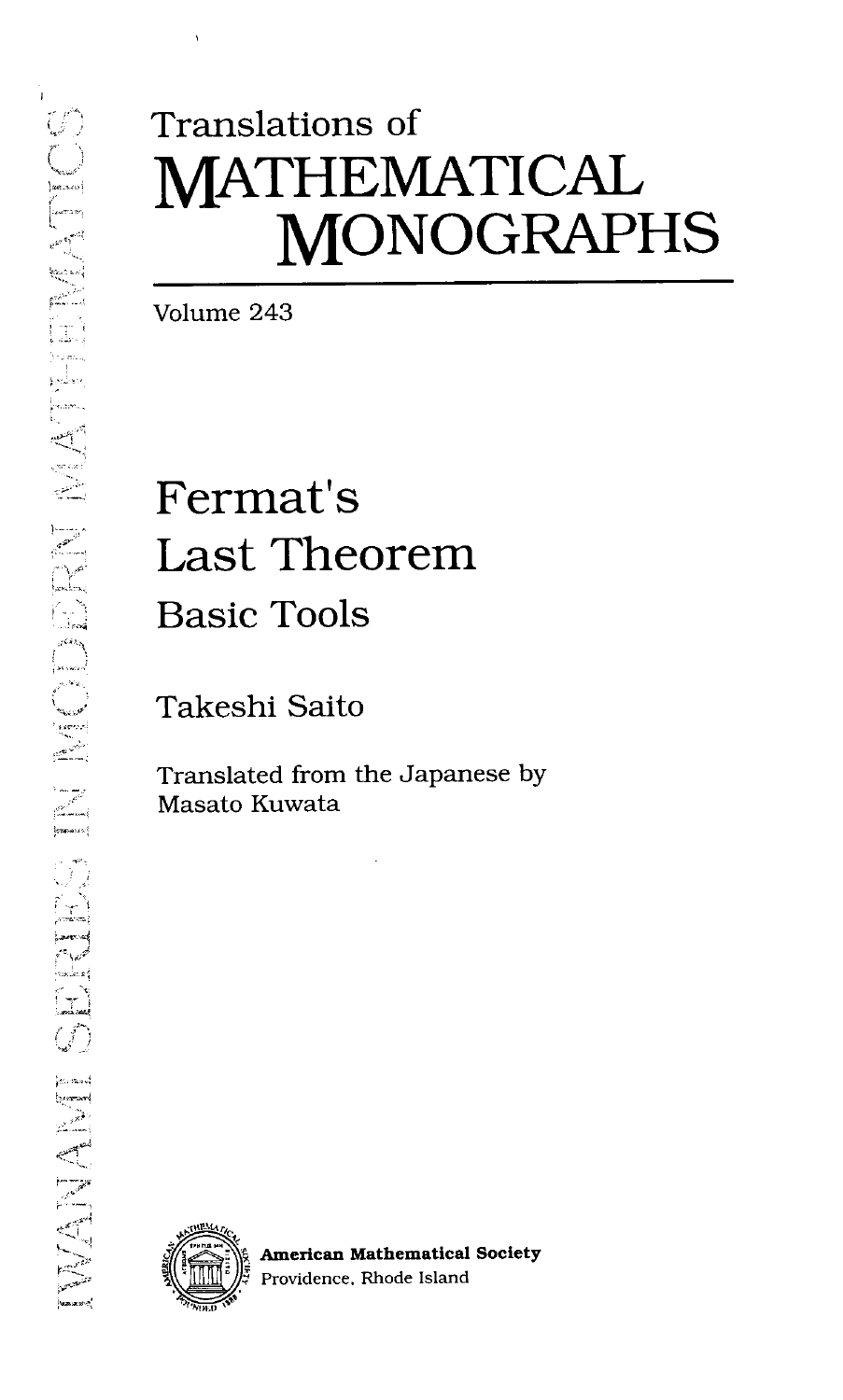## **Contents**

| Preface |                                                                    | ix               |
|---------|--------------------------------------------------------------------|------------------|
|         | Preface to the English Edition                                     | XV               |
|         | Chapter 0. Synopsis                                                | 1                |
|         | 0.1. Simple paraphrase                                             | $\mathbf{1}$     |
|         | 0.2. Elliptic curves                                               | $\boldsymbol{3}$ |
|         | 0.3. Elliptic curves and modular forms                             | 5                |
|         | 0.4. Conductor of an elliptic curve and level of a modular<br>form | $\overline{7}$   |
| 0.5.    | letorsion points of elliptic curves and modular forms              | 9                |
|         | Chapter 1. Elliptic curves                                         | 13               |
|         | 1.1. Elliptic curves over a field                                  | 13               |
|         | 1.2. Reduction mod $p$                                             | 15               |
|         | 1.3. Morphisms and the Tate modules                                | 22               |
|         | 1.4. Elliptic curves over an arbitrary scheme                      | 26               |
|         | 1.5. Generalized elliptic curves                                   | 29               |
|         | Chapter 2. Modular forms                                           | 35               |
|         | 2.1. The $j$ -invariant                                            | 35               |
|         | 2.2. Moduli spaces                                                 | 37               |
|         | 2.3. Modular curves and modular forms                              | 40               |
|         | 2.4. Construction of modular curves                                | 44               |
|         | 2.5. The genus formula                                             | 52               |
|         | 2.6. The Hecke operators                                           | 55               |
|         | 2.7. The $q$ -expansions                                           | 58               |
|         | 2.8. Primary forms, primitive forms                                | 62               |
| 2.9.    | Elliptic curves and modular forms                                  | 65               |
|         | 2.10. Primary forms, primitive forms, and Hecke algebras           | 66               |
|         | 2.11. The analytic expression                                      | 70               |
| 2.12.   | The $q$ -expansion and analytic expression                         | 74               |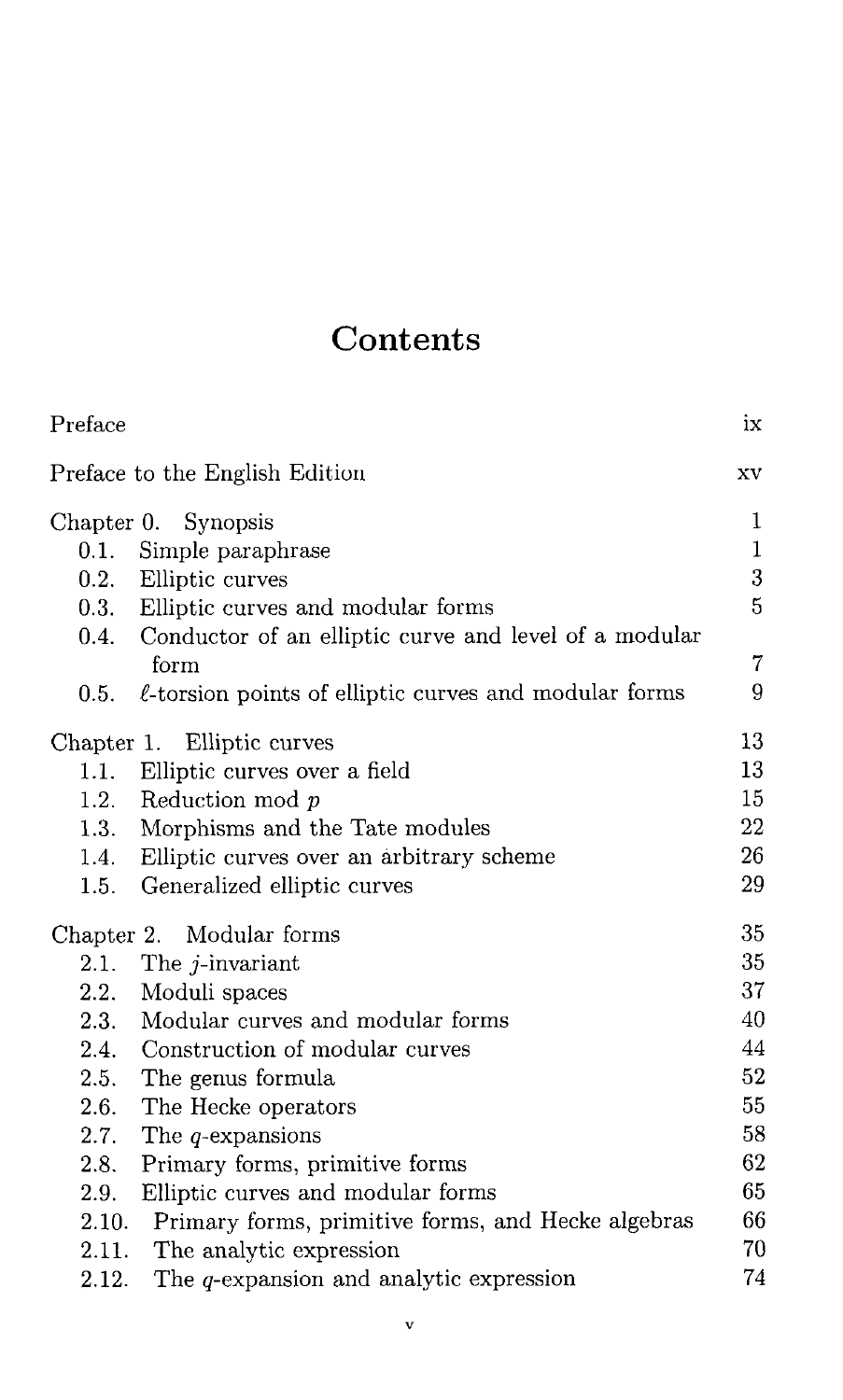vi CONTENTS

|      | 2.13. The $q$ -expansion and Hecke operators                              | 77  |
|------|---------------------------------------------------------------------------|-----|
|      | Chapter 3. Galois representations                                         | 81  |
|      | 3.1. Frobenius substitutions                                              | 82  |
|      | 3.2. Galois representations and finite group schemes                      | 86  |
|      | 3.3. The Tate module of an elliptic curve                                 | 89  |
|      | 3.4. Modular $\ell$ -adic representations                                 | 91  |
| 3.5. | Ramification conditions                                                   | 96  |
| 3.6. | Finite flat group schemes                                                 | 100 |
| 3.7. | Ramification of the Tate module of an elliptic curve                      | 103 |
| 3.8. | Level of modular forms and ramification                                   | 108 |
|      | Chapter 4. The 3-5 trick                                                  | 111 |
| 4.1. | Proof of Theorem 2.54                                                     | 111 |
| 4.2. | Summary of the Proof of Theorem 0.1                                       | 116 |
|      | Chapter 5. $R = T$                                                        | 119 |
|      | 5.1. What is $R = T$ ?                                                    | 119 |
|      | $5.2. \quad \text{Deformation rings} \\ 5.3. \quad \text{Hecke algebras}$ | 122 |
|      |                                                                           | 126 |
|      | 5.4. Some commutative algebra                                             | 131 |
|      | 5.5. Hecke modules                                                        | 135 |
|      | 5.6. Outline of the Proof of Theorem 5.22                                 | 137 |
|      | Chapter 6. Commutative algebra                                            | 143 |
|      | 6.1. Proof of Theorem 5.25                                                | 143 |
| 6.2  | Proof of Theorem 5.27                                                     | 149 |
|      | Chapter 7. Deformation rings                                              | 159 |
|      | 7.1. Functors and their representations                                   | 159 |
| 7.2. | The existence theorem                                                     | 161 |
|      | 7.3. Proof of Theorem 5.8                                                 | 162 |
|      | 7.4. Proof of Theorem 7.7                                                 | 166 |
|      | Appendix A. Supplements to scheme theory                                  | 171 |
|      | A.1. Various properties of schemes                                        | 171 |
| A.2. | Group schemes                                                             | 175 |
| A.3. | Quotient by a finite group                                                | 177 |
| A.4. | Flat covering                                                             | 178 |
| A.5. | $G$ -torsor                                                               | 179 |
| A.6. | Closed condition                                                          | 182 |
| A.7. | Cartier divisor                                                           | 183 |